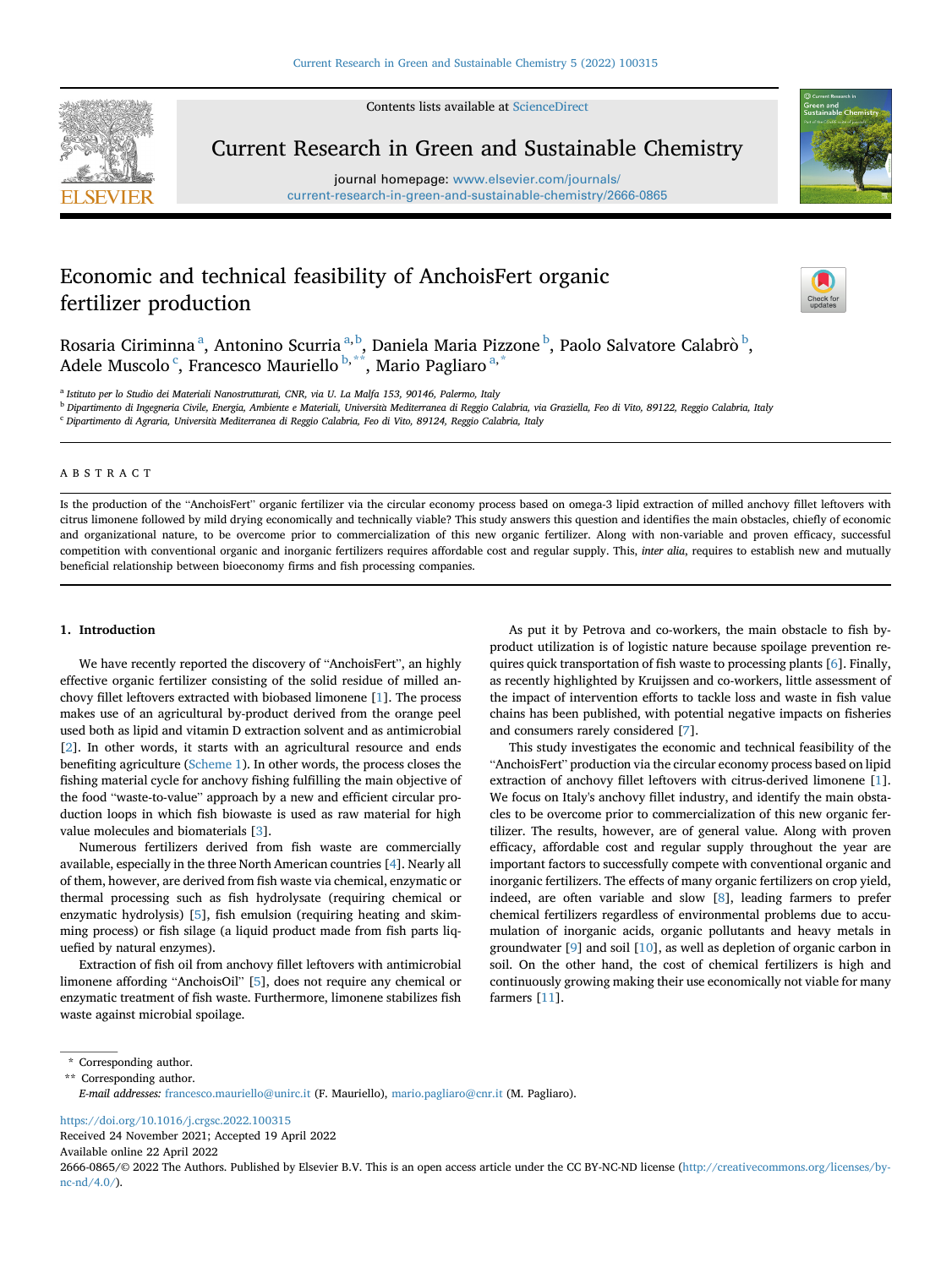<span id="page-1-0"></span>

Scheme 1. The value chain actors involved in the production and utilization cycle of AnchoiFert.

### 2. Results and discussion

The ten most caught fish species account for 33% of global captures [[12\]](#page-4-0). Amounting to 11% of the world's total landings, anchovy, and Peruvian anhcoveta (Engraulis ringens) in particular, is by far the most caught fish species in the world. In 2018, 7.045 million tonnes of Peruvian anhcoveta and 0.957 million tonnes of Japanese anchovy (Engraulis japonicus) were fished [[12\]](#page-4-0). With 193.492 tonnes catched in 2015, Turkey is by far the largest producer of European anchovy (Engraulis encrasicolus), followed by Spain (49.982 t), Russia (45.683 t), and Italy ([Table 1\)](#page-1-1) [\[13](#page-4-1)].

Anchovies are sold fresh or canned as canned fillets. Canned anchovies are prepared by a process of salting and ripening in sunflower or olive oil. During salting, marine salt diffuses into the fish lowering the water content and preventing the growth of spoilage bacteria. During ripening in oil, namely under anaerobic conditions which limit oxidation of polyunsatured fattty acids abundant in anchovy fat, a number of biochemical processes driven by enzymes decompose proteins and fats [[14\]](#page-4-2), eventually affording soft anchovy fillets widely considered a gourmet speciality.

#### 2.1. Italy's anchovy industry

In Italy, production of European anchovy peaked in 2006 at more than 81,000 t, followed by a sharp reduction that reached a minimum of 29,6644 t in 2013 [\(Fig. 1\)](#page-2-0)  $[15]$  $[15]$ . Since then, catches have risen again crossing in 2017 the 38,000 tonnes threshold (38,151) [\[16](#page-4-4)].

<span id="page-1-1"></span>Table 1 Top 4 countries for European anchovy fished in 2015 (Reproduced from Ref.13, with kind permission).

| Country | Catches (tonnes) |
|---------|------------------|
| Turkey  | 193.492          |
| Spain   | 49.982           |
| Russia  | 45.683           |
| Italy   | 37.511           |

Alone, European anchovy and European pilchard (Sardina pilchardus) represent more than one third of Italian marine catches in terms of economic value, with anchovies being generally paid at substantially higher market price [\[17](#page-4-5)]. The species spawns in coastal areas from March to September [\[18](#page-4-6)]. Accordingly, prices for example in Sciacca, the main small pelagic fishing port in Sicily, inversely correlate with landings between March and September [[19\]](#page-4-7).

For comparison, the Sciacca anchovy processing industry produces about 5000 tonnes of small pelagic fish each year generating about €30 million revenues [\[20](#page-4-8)]. Along with the fraction of the catch consumed fresh, a significant fraction of anchovies are used for producing anchovy fillets in dedicated plants. Only in Sciacca, more than 1000 workers are occupied in the anchovy processing industry [[20](#page-4-8)]. Highlighting the critical impact of marine currents on the socio-economic performance of a fishery, a recent model describing the hydrographic variability and biomass fluctuations of European anchovy in the central Mediterranean sea allows to provide a monetary estimation of catches, derived from different transport dynamics [[21\]](#page-4-9).

In brief, a higher anchovy biomass in this Mediterranean sea area is recorded when a favourable combination of advective currents and egg deposition is observed in the previous year, because coastal current delivers anchovy eggs and larvae alongshore, from the spawning ground of Sciacca to the recruitment area off Cape Passero, in southern Sicily [\[21](#page-4-9)].

Each adult (1–2 years old) anchovy in this area of the Mediterranean sea weights  $\sim$ 13.2 g [\[22](#page-4-10)], with landings showing great annual variability between  $1000$  and  $> 5000$  tonnes.

To produce 1 kg of anchovy fillets preserved in oil 2.25 kg of anchovies are needed [[13\]](#page-4-1). This means that 0.55 kg of anchovy biowaste is available for producing AnchoisFert every kg of anchovy processed. Production of anchovy fillets preserved in oil in Italy amounted to 3951 t in 2016, with 8 companies responsible for 80% of the national production (~ 3000 t), and the remainder 20% produced by smaller companies [[13\]](#page-4-1).

To dispose of anchovy fillet waste fish processing companies face an economic cost. In Sicily, for example, in 2021 the typical tariff paid for disposal currently stands at  $\epsilon$ 0.2/kg, if the composting plant where the biowaste undergoes composting with other biological residues is within 100 km [[23](#page-4-11)]. Otherwise, a substantially higher tariff will be paid. At the aforementioned production rate of anchovy fillets amounting to 3951 t in 2016, this means that Italy's anchovy processing companies purchased 8979 tonnes of fresh anchovies, 55% of which (4938 t) were disposed of as biowaste.

## 2.2. Organic fertilizers: cost and problems

The main problem with organic fertilizers limiting their uptake by farmers is their performance when compared to chemical fertilizers, since their effect on crop yield is often slow and variable [\[8\]](#page-3-7). Furthermore, the price paid by farmers is often similar for both manure and chemical fertilizer. In Italy, for example, the price for both class of fertilizers currently stands at  $\epsilon$ 0.72–0.76/kg, with the fertilizers packed in 25 kg bags sold at  $\epsilon$ 18–19 [[24](#page-4-12)]. Generally derived from manure obtained from intensive animal farming using large amounts of antibiotics, furthermore, most organic fertilizers significantly increase the abundance (and number) of antibiotic resistance genes in fertilized soil and crops and antibiotic resistance genes [\[25](#page-4-13)]. Finally, with the exception of digestates from agricultural energy crop digesters, organic fertilizers from biowaste fermentation and composting plants contain microplastic particles that progressively contaminate soil [\[26](#page-4-14)].

## 2.3. AnchoisFert production cost

The cost of manufacturing AnchoisFert (COM) is the sum (Eq. [\(1\)\)](#page-2-1) of the direct manufacturing cost (DMC), the fixed (indirect) manufacturing cost (FMC), and general expenses (GE) [[27\]](#page-4-15):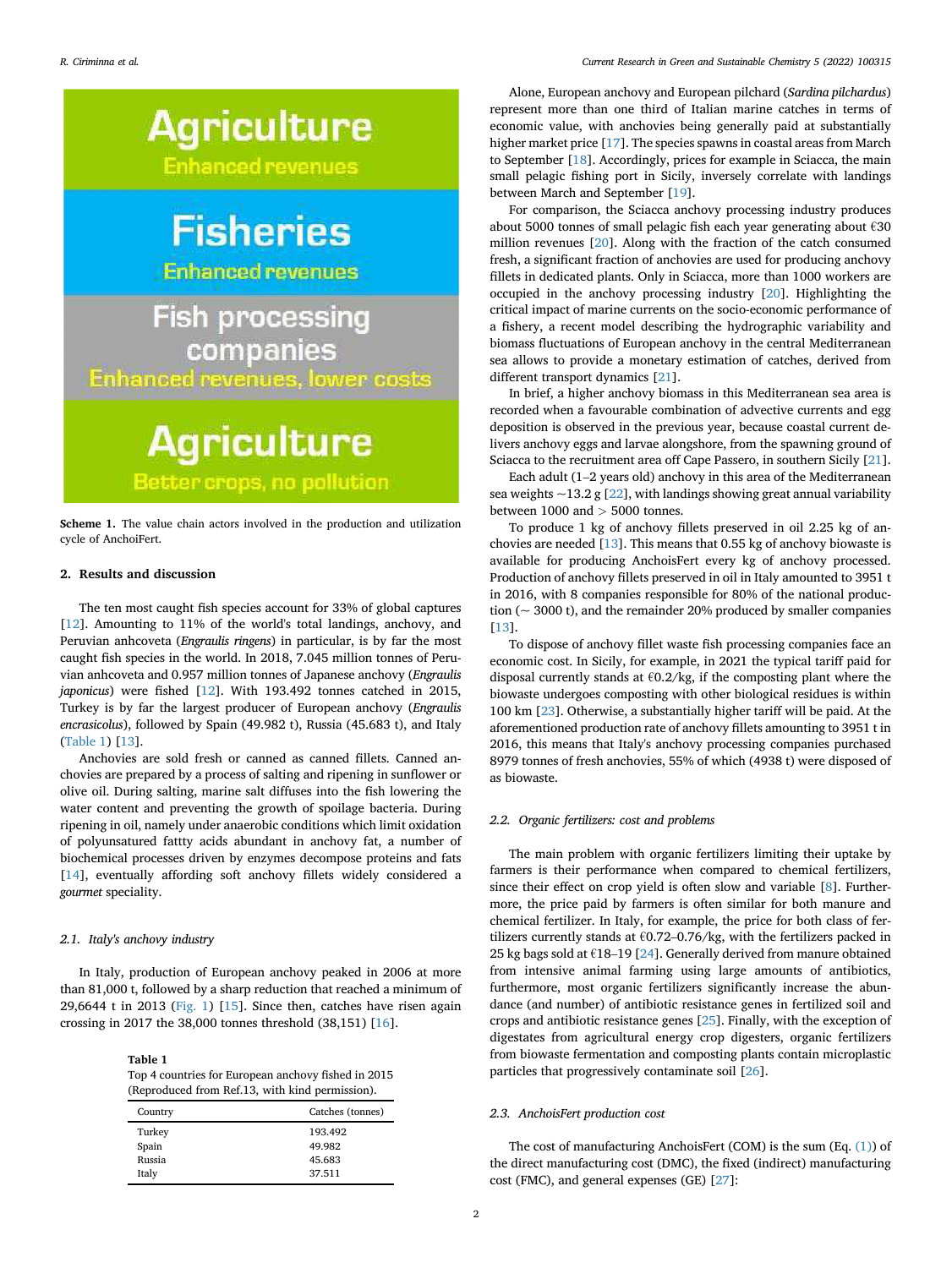<span id="page-2-0"></span>

Fig. 1. Italy's landings of European anchovy (1950–2016) in tonnes (Reproduced from Ref.13, with kind permission).

## <span id="page-2-1"></span> $COM = DMC + FMC + GE$  (1)

The direct manufacturing cost is composed of the costs of raw material (CRM), operational labor (COL), utilities (CUT, including electricity and cooling water) and waste treatment (CWT) [\[27](#page-4-15)]. In the case of anchovy biowaste, the CRM is zero, whereas the extraction process does not generate any waste, zeroing also the CWT. The only expenses in the DMC voice are those of operational labor cost and of the electricity needed to recover the agrosolvent limonene.

Though expensive (price in late 2017 already exceeded \$7/kg) [\[28](#page-4-16)], the cost of limonene has little impact on the overall DMC because the biosolvent will be used for numerous extraction cycles, splitting its cost over said numerous extraction cycles. This has been shown in the case of rice bran oil extraction [[29\]](#page-4-17), and was found to be true also on the laboratory-scale extraction of AnchoisOil [\[5\]](#page-3-4).

The FMC costs in Eq. [\(1\)](#page-2-1) are called "fixed" because they do not depend on production rate and are paid even if the process is halted [\[27](#page-4-15)]. They simply consist of the equipment, maintenance depreciation, taxation and insurance (the latter paid to protect the company, generally 1–3% of fixed capital investment) expenses.

Finally, the general expenses (GE) are those needed to maintain the business, including administrative (salaries and other administration costs), sales (marketing, product delivery, and other costs related to sales), and research and development costs [[27\]](#page-4-15).

Production of AnchoisFert (and AnchoisOil) via the agitated bed extraction (ABE) simply consists in placing a known mass of milled fish biowaste immersed in a known volume of limonene solvent inside an agitated tank. The scaled up process will employ the same convenient solid:solvent ratio (1.3:1) demonstrated on laboratory scale [[5](#page-3-4)]. The extraction takes place in 12 h only and does not require any heating, being carried out at room temperature starting from milled frozen anchovy biowaste mixed with cold limonene (kept at 4  $^{\circ}$ C) [\[5\]](#page-3-4).

Among new and conventional extraction technologies such as ultrasound-assisted, pressurized liquid, and soxhlet extraction, as well as their combination, ABE was found to be by far the most economically convenient [[30\]](#page-4-18). The equipment ideally consists of two extractors, extract-solution tank, pump, evaporator, condenser, and recycled solvent tank. A second extraction vessel allows to carry out a continuous process in which while one of the vessels is under operation, the other one goes through the cleaning and recharging processes [\[30](#page-4-18)]. Further supporting investment on industrial scale extraction, the COM in Eq. [\(1\)](#page-2-1) is inversely proportional to the extractor capacity, rapidly diminishing with the size of the extraction vessel (for example, it decreases by  $>40\%$  when the extractor capacity is raised from 0.05 to 0.3  $m<sup>3</sup>$ ) [\[30](#page-4-18)].

Accurate estimates of the production costs in different parts of the world, with different taxation regimes, labor and electricity costs can be readily obtained via process simulation using a state of the art software

affording the capital and manufacturing costs [\[27](#page-4-15)[,30](#page-4-18)]. What is relevant to this analysis is that both capital and operational expenses for ABE are generally low.

As it happens when using conventional technologies for natural product extraction at industrial level, the amount of labor (COL) required is relatively high, because the simple extraction technology has a low degree of automation [[27\]](#page-4-15). To lower the DMC costs it is therefore convenient for the companies that will manufacture the AnchoiSoil fish oil and the AnchoisFert fertilizer to install a photovoltaic energy generation array coupled to an energy storage system [\[31\]](#page-4-19). This will significantly reduced the CUT costs of the electricity used in the process to recover the solvent. From Turkey to Sicily, to the Azov Sea, the European anchovy is fished and processed in Mediterranean and Black Sea regions with high levels of solar irradiation that allow to self-generate plentiful electricity during the whole year.

#### 2.4. Obstacles to overcome

Given the low production cost of both AnchoisOil and AnchoisFert, the main obstacles to be overcome prior to production and commercialization of these new bioproducts are of economic and organizational nature.

In general, the anchovy processing companies are highly profitable firms able to easily face the disposal costs of the fillet biowaste. For example, at  $\epsilon$ 0.2/kg disposal cost, Italy's anchovy fillet companies processing companies processing 8979 tonnes of fresh anchovies, 55% of which (4938 t) are biowaste would share about €1 million (€987,750) disposal costs. The high revenues of these companies, overcoming  $\epsilon$ 30 million only in Sicily's Sciacca area [\[20](#page-4-8)], perhaps explain why anchovy fillet residues so far have been simply disposed of as food production waste.

Furthermore, microbial spoilage of said waste obtained after degutting and beheading the anchovy is very quick due to enzymatic autolysis, oxidation, and microbial growth. Most bacteria and digestive enzymes indeed are located in the digestive system causing rapid autolysis and deterioration [\[32](#page-4-20)]. This implies that the oil and fertilizer production plant will need to be installed directly at the manufacturing site, or in its close proximity.

A fish oil of high quality such as the AnchoisOil, rich in omega-3 lipids in natural form, oleic acid, and vitamin D in its most bioavailable form (vitamin  $D_3$ ) [\[33](#page-4-21)], is a high value bioproduct that can be commercialized for nutraceutical applications at higher price than conventional, highly refined fish oil made available in diethyl ester form [[34\]](#page-4-22). The same trend, for example, is observed for fish oil including natural antioxidants and added vitamin D [\[35](#page-4-23)]. Further economic value for the bioeconomy company producing the bioproducts from anchovy fillet biowaste will originate from the sales of the AchoisFert organic fertilizer.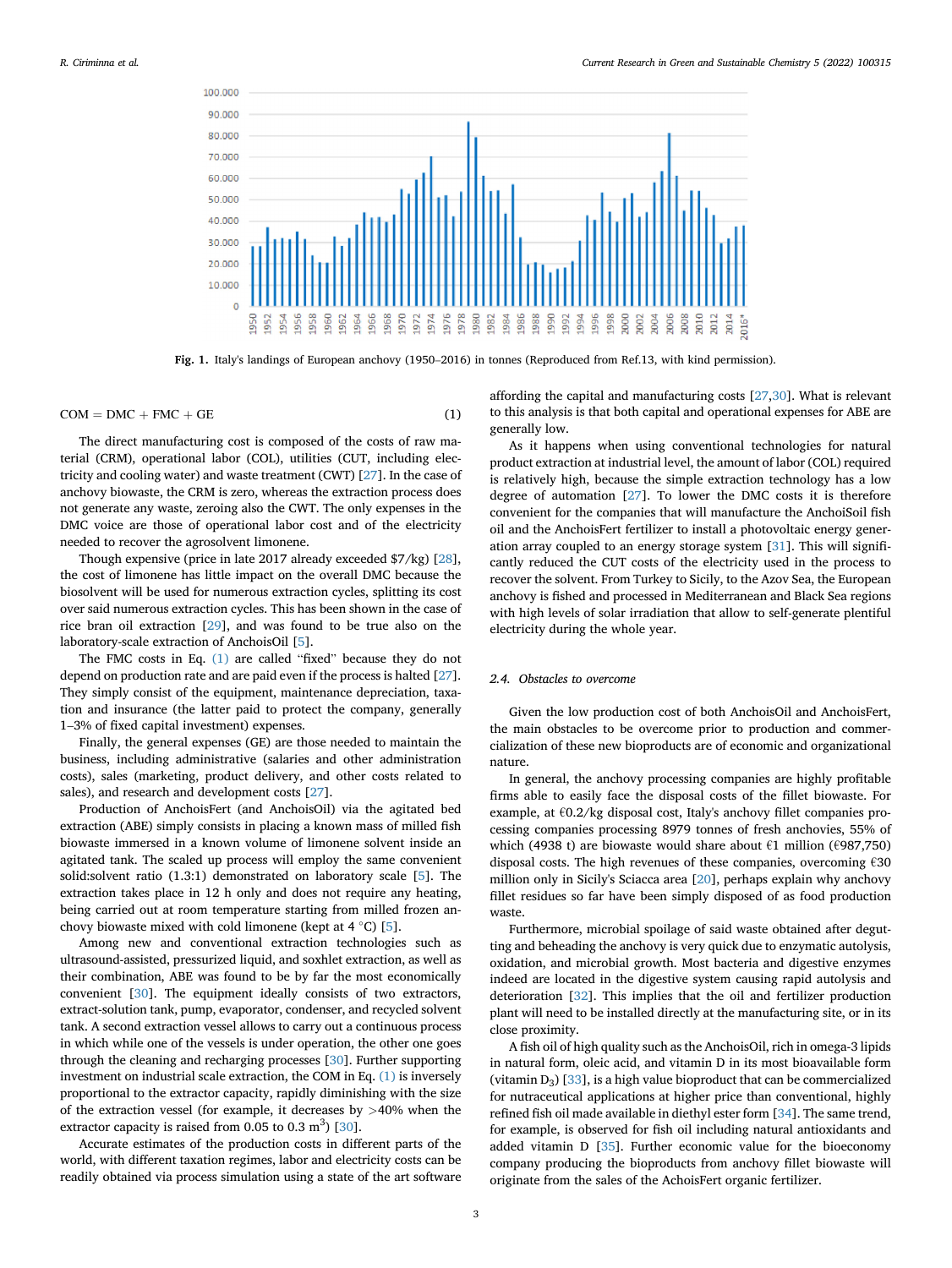Under these conditions, no anchovy processing companies would accept to simply become the supplier of low cost raw material. More likely, the management of the anchovy fillet company would seek a mutually beneficial partnership with the producer of omega-3 lipids and organic fertilizer, thereby becoming a bioeconomy company. As the bioeconomy unfolds across the world [[36\]](#page-4-24), this shift today is common to several agri-food companies engaged in agri-food waste valorisation, including rice, citrus and fish processing companies that will try "to establish strategic partnerships [that] could facilitate the connections needed for the valorisation of residues, and in particular contribute to ensure that resources can flow between sectors in a constant and efficient way" [\[37](#page-4-25)].

#### 3. Conclusions

Recycling scarce minerals and other nutrients from the sea and back to terrestrial environments solid fish waste is already processed to produce commercial organic fertilizers for organic horticulture in different countries [[4](#page-3-3)]. Readily obtained from anchovy fillet biowaste after fish oil extraction with orange-derived limonene, AnchoisFert is a new organic fertilizer whose production does not require chemical, enzymatic or thermal processing of fish biowaste [\[1\]](#page-3-0).

This opens the route to large-scale production of this new organic soil and plant nutrient via a low cost and low-energy production setup, in which the main operational costs are due to labor and electricity to separate the oil from biobased solvent. Given the low production cost of both AnchoisOil and AnchoisFert, the main obstacles to be overcome prior to commercialization of these bioproducts are of economic and organizational nature.

The interests of the supplier (the agri-food company) and the transformer (the bioeconomy company) engaged in the valorisation of agrifood residues must be aligned, ideally in the form of a jointly owned new firm.

The new bioeconomy will need both young managers and young technologists acquainted with the key enabling technologies of the bioeconomy, starting from the green extraction of natural products [[38\]](#page-4-26), as well as in integrating the activities of companies previously working in widely different markets.

Rather than waiting for the development of a suitable "regional environment for bioeconomy entrepreneurship [making available] various forms of formal and informal support" [[39\]](#page-4-27), the new bioeconomy company should proactively act identifying and hiring the aforementioned new personnel, learning from the highly successful cases of many bioeconomy companies whose success goes back to the early 1900s.

One example is the pectin industry [\[40](#page-4-28)], whose prolonged success relies on the availability of good quality lemon peel from lemon juice companies. For several decades the industry supplied a relatively low amount (a few 10,000 tonnes per year) of highly profitable pectin to meet a slowly growing global demand using dried lemon peel chiefly shipped from Argentina. When the global demand of pectin rose to today's levels (70,000 tonnes, and counting), supply of dried lemon peel was no longer sufficient. Hence, the industry built several new plants close to citrus juice production plants using as raw material the fresh peel of orange, lime and lemon peel in place of dried lemon peel only.

A similar trend, we forecast in conclusion, will now impact the "fish biorefinery" using fish biowaste to produce high value end bioproducts (i.e., not ethanol or biogas) from readily degraded fish biowaste available in huge amount, though scattered amid many producers. Being a powerful antimicrobial (and antioxidant) already used to stop spoilage in fish [[41\]](#page-4-29), and enabling the concomitant production of a new marine oil [[5](#page-3-4)] and organic fertilizer residue [[1](#page-3-0)], orange-derived limonene will play a crucial role in the new fish biorefinery starting from the most fished species across the seas. Its successful utilization in extracting an astaxanthin-rich marine oil from shrimp waste, indeed, has been already demonstrated [\[42\]](#page-4-30).

limonene, and subsequent extraction of fish biowaste with the same biosolvent producing fish oil and organic fertilizers, is ideally suited for the Mediterranean fishing industry targeting the fresh consumption market.

A system for withdrawal and storage of fishery discards on the territory based on stabilization of discards immersed in cold limonene could be established at limited financial costs. Remarkably, the structure of Italy's fishing industry with hundreds of vessels scattered over more than 8000 km of coast in hundreds of landing points, was lately identified as the main barrier to the full utilization of unwanted catches for the fishing operations in the Mediterranean Sea [\[43](#page-4-31)]. Perhaps not surprisingly, in fact, Germany, France and Spain host selected companies that successfully produce fish oil, fishmeal and fish protein hydrolysates for the animal feed, cosmetic and nutraceutical markets at production sites (for example, in Boulogne-sur Mer and Concarneau in France, Artabra in Spain, Cuxhaven in Germany) located in close proximity to large fish processing plants [[44](#page-4-32)]. This ensures a nearly constant supply of high-quality fish by-products at relatively low cost.

A forthcoming study will explore the feasibility of the aforementioned model for Mediterranean fisheries.

#### Declaration of competing interest

The authors declare no competing financial interest.

## Acknowledgments

This article is dedicated to Professor Maria Angela A. Meireles, State University of Campinas, Brazil, for all she has done to advance green natural product extraction technologies. We thank Dr Fabio D'Agostino, Istituto per lo studio degli impatti Antropici e Sostenibilita in ambiente marino, CNR, Italy, for providing timely information of blue fish biowaste disposal costs in Sicily.

#### References

- <span id="page-3-0"></span>[1] A. Muscolo, F. Mauriello, F. Marra, P.S. Calabrò, M. Russo, R. Ciriminna, M. Pagliaro, AnchoisFert: A new organic ferti l izer from fish processing waste for sustainable agriculture, Global Chall 6 (2022) 2100141. [https://doi.org/10.](https://doi.org/10.1002/gch2.202100141) [1002/gch2.202100141.](https://doi.org/10.1002/gch2.202100141)
- <span id="page-3-1"></span>[2] R. Ciriminna, M. Lomelli, P.D. Cara, J.L. Sanchez, M. Pagliaro, Limonene: a versatile chemical of the bioeconomy, Chem. Commun. 50 (2014) 15288–15296, [https://](https://doi.org/10.1039/c4cc06147k) [doi.org/10.1039/c4cc06147k](https://doi.org/10.1039/c4cc06147k).
- <span id="page-3-2"></span>[3] T. Maschmeyer, R. Luque, M. Selva, Upgrading of marine (fish and crustaceans) biowaste for high added-value molecules and bio(nano)-materials, Chem. Soc. Rev. 49 (2020) 4527–4563, <https://doi.org/10.1039/c9cs00653b>.
- <span id="page-3-3"></span>[4] I. Ahuja, E. Dauksas, J.F. Remme, R. Richardsen, A.-K. Løes, Fish and fish wastebased fertilizers in organic farming - with status in Norway: a review, Waste Manag. 115 (2020) 95–112, <https://doi.org/10.1016/j.wasman.2020.07.025>.
- <span id="page-3-4"></span>[5] R. Ciriminna, A. Scurria, G. Avellone, M. Pagliaro, A circular economy approach to fish oil extraction, ChemistrySelect 4 (2019) 5106–5109, [https://doi.org/10.1002/](https://doi.org/10.1002/slct.201900851) [slct.201900851](https://doi.org/10.1002/slct.201900851).
- <span id="page-3-5"></span>[6] I. Petrova, I. Tolstorebrov, T.M. Eikevik, Production of fish protein hydrolysates step by step: technological aspects, equipment used, major energy costs and methods of their minimizing, Int. Aquat. Res. 10 (2018) 223–241, [https://doi.org/10.1007/](https://doi.org/10.1007/s40071-018-0207-4) [s40071-018-0207-4](https://doi.org/10.1007/s40071-018-0207-4).
- <span id="page-3-6"></span>[7] F. Kruijssen, I. Tedesco, A. Ward, L. Pincus, D. Love, A.L. Thorne-Lyman, Loss and waste in fish value chains: a review of the evidence from low and middle-income countries, Global Food Secur. 26 (2020), 100434, [https://doi.org/10.1016/](https://doi.org/10.1016/j.gfs.2020.100434) .gfs.2020.100434.
- <span id="page-3-7"></span>[8] A. Khaliq, M.K. Abbasi, T. Hussain, Effects of integrated use of organic and inorganic nutrient sources with effective microorganisms (EM) on seed cotton yield in Pakistan, Bioresour. Technol. 97 (2006) 967–972, [https://doi.org/10.1016/](https://doi.org/10.1016/j.biortech.2005.05.002) i.biortech.2005.05.002.
- <span id="page-3-8"></span>[9] A.L. Srivastav, in: M.N.V. Prasad (Ed.), Chemical Fertilizers and Pesticides: Role in Groundwater Contamination in Agrochemicals Detection, Treatment and Remediation, Butterworth-Heinemann, Oxford, 2020, pp. 143–159, [https://doi.org/10.1016/](https://doi.org/10.1016/b978-0-08-103017-2.00006-4) [b978-0-08-103017-2.00006-4](https://doi.org/10.1016/b978-0-08-103017-2.00006-4).
- <span id="page-3-9"></span>[10] Y.-C. Bai, Y.-Y. Chang, M. Hussain, Bin Lu, J.-P. Zhang, X.-B. Song, X.-S. Lei, D. Pei, Soil chemical and microbiological properties are changed by long-term chemical fertilizers that limit ecosystem functioning, Microorganisms 8 (2020) 694, [https://](https://doi.org/10.3390/microorganisms8050694) [doi.org/10.3390/microorganisms8050694](https://doi.org/10.3390/microorganisms8050694).
- <span id="page-3-10"></span>[11] See for example, Tomato Farmers in Kajiado Decry High Cost of Fertilizers, Kilimo Insight, 2021. January 18, [http://kilimoinsight.co.ke/tomato-farmers-in-kajiado](http://kilimoinsight.co.ke/tomato-farmers-in-kajiado-decry-high-cost-of-fertilizers/)[decry-high-cost-of-fertilizers/](http://kilimoinsight.co.ke/tomato-farmers-in-kajiado-decry-high-cost-of-fertilizers/).

Actually, in conclusion, stabilization against microbial spoilage with